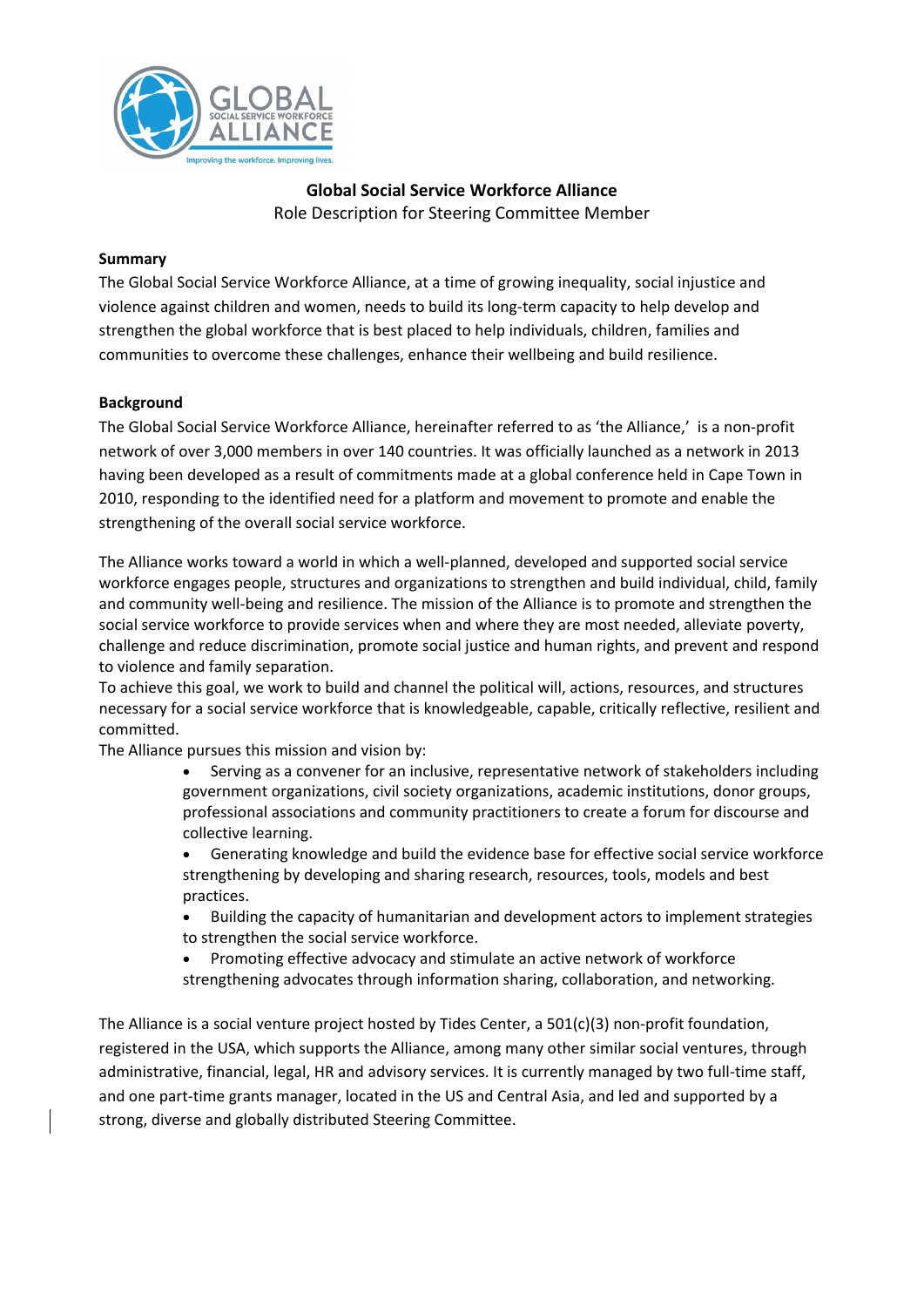### **Context**

Since it was established, the Alliance's Steering Committee (SC) has included a diverse representation of senior experts, academics and experienced practitioners from the social services field. It is composed of members from different parts of the world, and from different sectors. Currently, the Committee includes 13 individuals based in 9 countries. In a recent assessment of current skills and experience, the Committee identified a gap in expertise in fundraising, including securing sustainable funding for an organisation through development of relations with individuals and organizational/Foundation donors .

A key challenge for the Alliance is that almost all its funding, both current and past, comes from timebound and deliverable-driven grants and contracts, instead of unrestricted and individual funds. When these time-limited funding mechanisms end, there is a risk to the organisation's continuity and survival. A current key steering committee priority is therefore to identify and make connections with new, longterm sources of funding, from private donors, trusts and foundations, as well as institutional donors, as well as to help the Alliance continue to develop collaborations with a range of partners, with whom it can develop, and propose to donors, new joint projects.

### **Commitment**

The Alliance Steering Committee holds six online meetings a year. Each one lasts up to two hours, generally held once every two months. One of the six meetings per year is a one half day annual strategy meeting (sometimes divided into two parts of two hours each, over two days). In the past this strategy meeting was held immediately prior to, and in the same location as, the Alliance's main external event, the annual symposium, but the two meetings have been held separately in 2020 and 2021, as both were held online.

The Steering Committee (SC) also has two sub-committees, with 3-4 SC members volunteering for each, one for HR (which is consulted on secretariat staff matters, and whose responsibilities include revising the JD and recruitment of the director) and one for fundraising. There are other ad hoc SC working groups to advise on specific initiatives or projects.

## **General specifications for Steering Committee members**

SC members are asked to use their specific skills, knowledge and professional experience to help the SC collectively reach sound decisions, this includes:

- Scrutinizing SC papers and actively contributing to SC discussion.
- Participating in relevant SC sub-committees or working groups.
- Responding to any request from the Director for advice and support, or from other team members on specific initiatives.
- Remaining conscious of any conflicts of interest, and submitting annual conflict of interest declarations.
- Taking decisions solely in the best interests of the Alliance.

The SC's core governance responsibilities include:

• Ensuring the Alliance complies with its governing document, other relevant laws and regulations.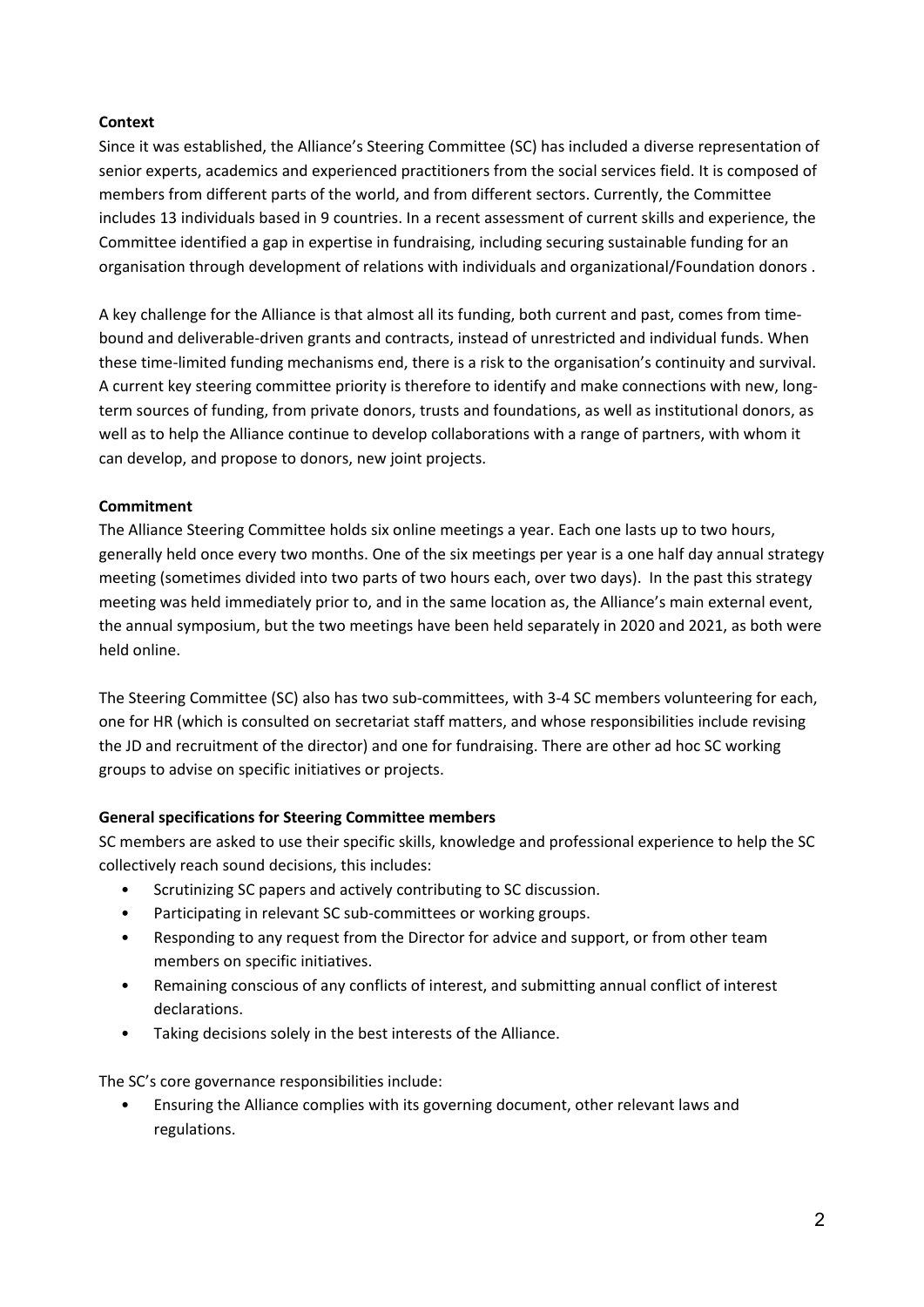- Ensuring the Alliance pursues its objectives as defined in its Mission, and acts in line with its Vision, Mission and Approach<sup>[1](#page-2-0)</sup>.
- Safeguarding the reputation and values of the Alliance.
- Ensuring the financial stability of the Alliance and its effective and efficient administration.
- Protecting and managing the property of the Alliance and ensuring proper investment of funds.
- Appointing and monitoring the performance of the Director.
- Representing the Alliance externally, as and when suitable opportunities arise.

Selection criteria for Steering Committee members include being:

- Engaged in and knowledgeable of social service workforce strengthening initiatives.
- A leader in areas of work directly related to the Alliance objectives, with knowledge and experience of good practice in non-profit governance.
- Able to provide strategic advice to the Alliance on the fulfilment of its main functions: knowledge development, advocacy, monitoring and evaluation, research, fundraising, communications, system strengthening, network development and governance.
- Able to represent, at a senior level, a key institutional partner active in the Alliance's priority areas, or advise the Alliance as an independent, recognized expert or activist in this area.
- Willingness to support the vision and mission of the Alliance.
- Ability to fulfil the governance and advisory responsibilities outlined in the Steering Committee's Terms of Reference, and make a commitment of time and energy to the Alliance.
- Commitment to become familiar with and fulfil the Alliance Steering Committee's legal duties and responsibilities
- Ability and willingness to identify funding opportunities and make introductions for the Alliance Director with potential funders, both for specific Alliance projects and for individual or institutional donations to the unrestricted fund.
- Willingness of the SC member's employing organization, (if the member is full time employed), for their employee to become an Alliance SC member and in doing so commit support in:
	- $\circ$  time (average estimated time commitment, including reading and replying to correspondence, and attending meetings, is  $4 - 6$  working hours per month),
	- o financial support to send their representative to attend at least one in-person SC meeting per year and other financial contributions and forms of support as appropriate,
	- o promoting the work of the Alliance to influence decision-makers and donors to increase their support for SSW strengthening

Governance terms:

- Each Steering Committee member of the Alliance shall be elected to serve for a staggered term not to exceed three years. They can serve no more than two full consecutive three-year terms.
- A Steering Committee member shall hold office for the term for which he or she was elected and through the end of the meeting at which his or her successor has been elected, or until the Steering Committee member's prior death, resignation or removal.
- It shall be the policy of the Steering Committee to review the status of any Steering Committee member who has not attended at least 75% of the meetings during any twelve-month period.

<span id="page-2-0"></span><sup>1</sup> <https://www.socialserviceworkforce.org/vision-and-mission>